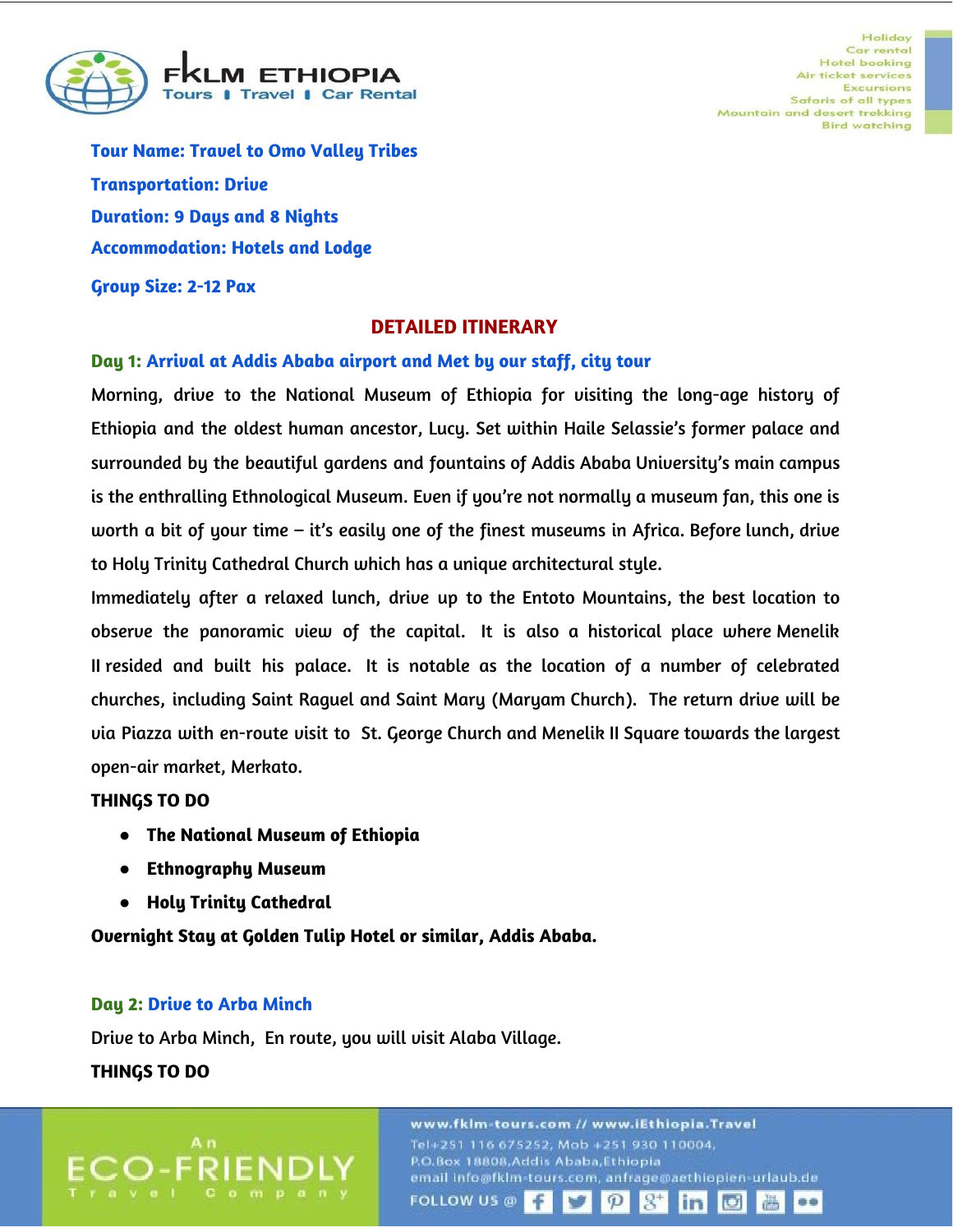

# **● Alaba Village**

**Overnight stay at Haile Resort or Similar, Arbaminch.**

### **Day 3: Boat trip on Lake Chamo and Dorze Village**

In the morning, you will have a boat trip on Lake Chamo to see crocodiles, hippos and water birds. After a relaxed lunch, you will drive to the highlands of Chencha for visiting the Dorze People with Their even more intricate huts and weavings and their way of living then drive back to Arba Minch for overnight.

### **THINGS TO DO**

- **● Lake Chamo**
- **● Dorze Village**

**Overnight stay at Haile Resort or Similar, Arbaminch.**

### **Day 4: Drive to Jinka**

On the way visit the Konso small town, where the people wear colorful costumes, and use their steep land through impressive terracing; through annual wooden grave marks, they express their status. Their three-story community house called Mora is impressive; all the young boys above 12 years old stay there every night inside till they marry. - Have lunch in Weyto and continue driving to the town of Jinka.

### **THINGS TO DO**

**● Konso**

**Overnight stay at Eco Omo Lodge or similar, Jinka.**

### **Day 5: Excursion to Mago Park to visit the Mursi Tribe**

Drive to Mago National Park to visit the Mursi people in their village. The Mursi are well known for the large clay discs their women wear inserted in their lower split lip. The Mursi women start cutting their lips between the age of 12 and 16 and thereafter, they put small wooden plugs into the hole and change it every night with the bigger one to stretch the lips

> www.fklm-tours.com // www.iEthiopia.Travel P.O.Box 18808, Addis Ababa, Ethiopia email info@fklm-tours.com, anfrage@aethiopien-urlaub.de **FOLLOW US @** Æ  $\mathcal{P}$ in  $\bullet\bullet$ انعا dib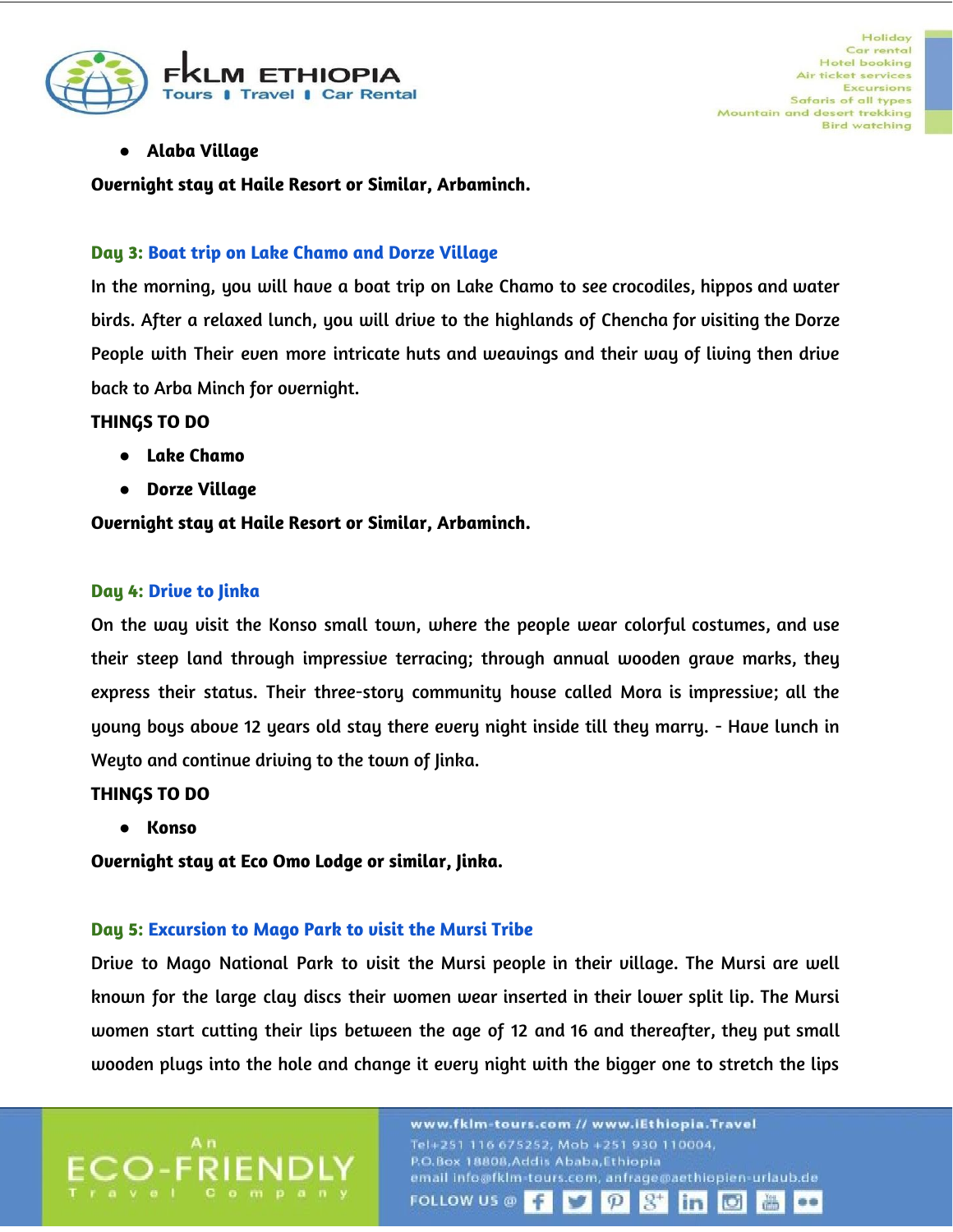

till it can hold a 6 inch (15cm) round clay disc. The Mursi men wear very little, although a cotton wrap is becoming more common now. Then, drive to Turmi for overnight.

## **THINGS TO DO**

- **● Mago National Park**
- **● Mursi Tribe**

**Overnight stay at Paradise Lodge or similar, Turmi.**

### **Day 6: Excursion to Omorate**

Cross Omo River to visit Dassanech tribe, afternoon Hammer village the First time, in the Omo Valley, travelers witness Ethiopia's many ethnicities and cultural traditions. The Southern Cultural Route takes travelers to the heart of the most remote tribes, whose animist beliefs strike a chord with the true African experience.

In the afternoon drive to Hammer people who have a bull-jumping ceremony; This ceremony is a transformation for young boys from young to adulthood; During the ceremony, you see the real Hamer traditional dance called Evangadi; and also the women from the jumper's family are being beaten by his friends to show their love to the Jumper and that he is ready for adulthood.

### **THINGS TO DO**

- **● Dassanech Tribe**
- **● Hamer Tribe**

**Overnight stay at Paradise Lodge or similar, Turmi.**

## **Day 7: Drive back to Arba Minch**

After breakfast, your return drive to Arba Minch starts. En route, you might have a chance to see colorful markets at Key Afer (Thursdays) or Dimeka (Saturdays).

**Overnight stay at Haile Resort or similar, Arba Minch.**

www.fklm-tours.com // www.iEthiopia.Travel Tel+251 116 675252, Mob +251 930 110004, P.O.Box 18808, Addis Ababa, Ethiopia email info@fklm-tours.com, anfrage@aethiopien-urlaub.de **FOLLOW US @**  $\mathcal{P}$ in  $\bullet\bullet$ **ICI** dib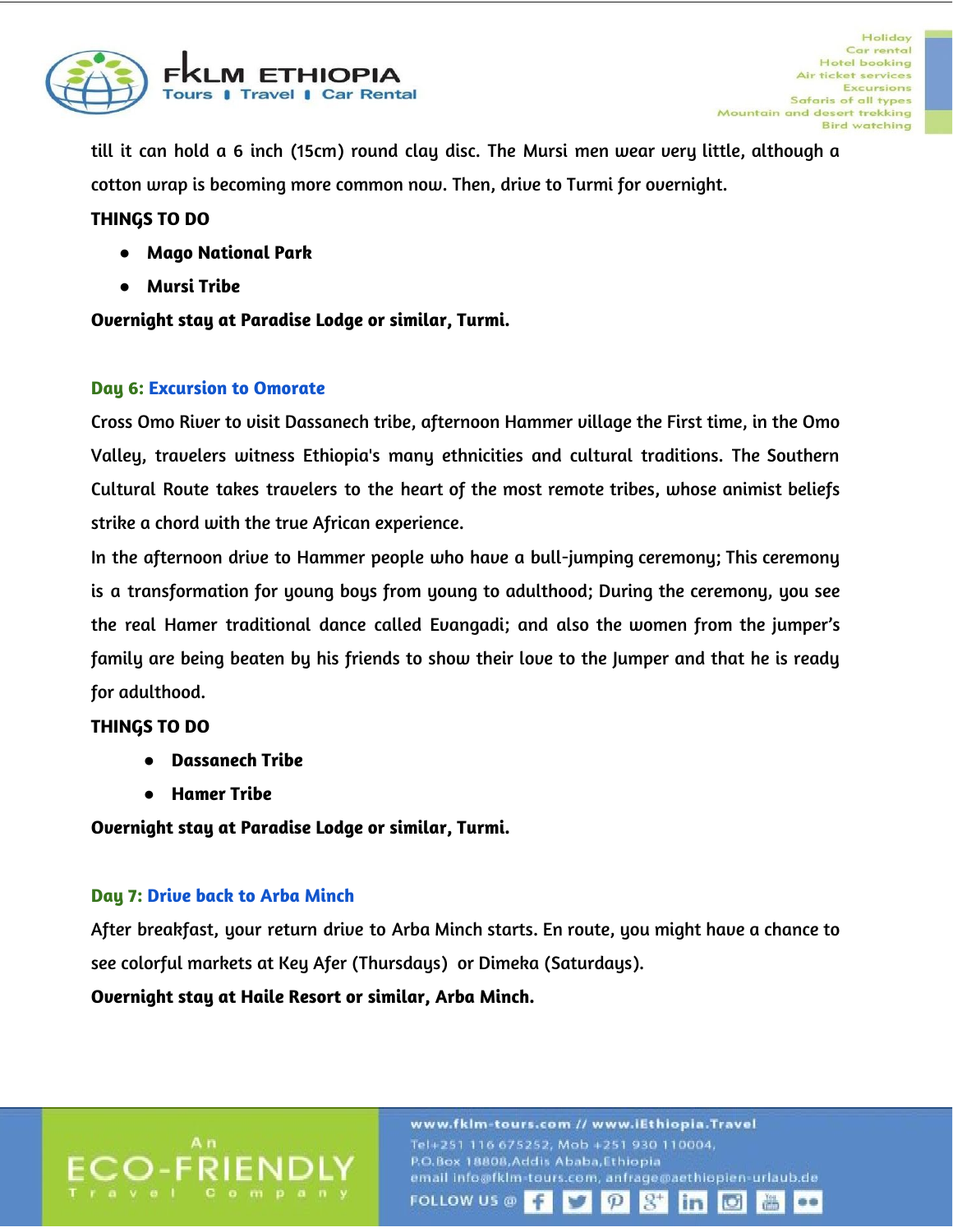

### **Day 8: Travel to Hawassa**

Morning, drive to Hawassa. The drive takes 5-6 hrs with some stops for great photography. Afternoon, you will drive a few miles away to visit the scenic Wondo Genet which is popular for its spring water and forest. Drive back to Hawassa and overnight.

**Overnight stay at Haile Resort or similar, Hawassa.**

### **Day 9: Drive back to Addis and Departure**

In the morning, you will visit the fish market at Hawassa. Then drive to Adfdis Abab via Abitta Shalla National Parks. You will arrive late in the afternoon in Addis Ababa. Based on your interests and international departure times, we can arrange a quick shopping session in the capital. The tour ends with a drop off at Bole International Airport for your flight.

## *END OF TOUR!*



www.fklm-tours.com // www.iEthiopia.Travel P.O.Box 18808, Addis Ababa, Ethiopia email info@fklm-tours.com, anfrage@aethiopien-urlaub.de **FOLLOW US @** Æ  $\mathcal{P}$ in  $\mathcal{I}$ **ICT ditto**  $\bullet$